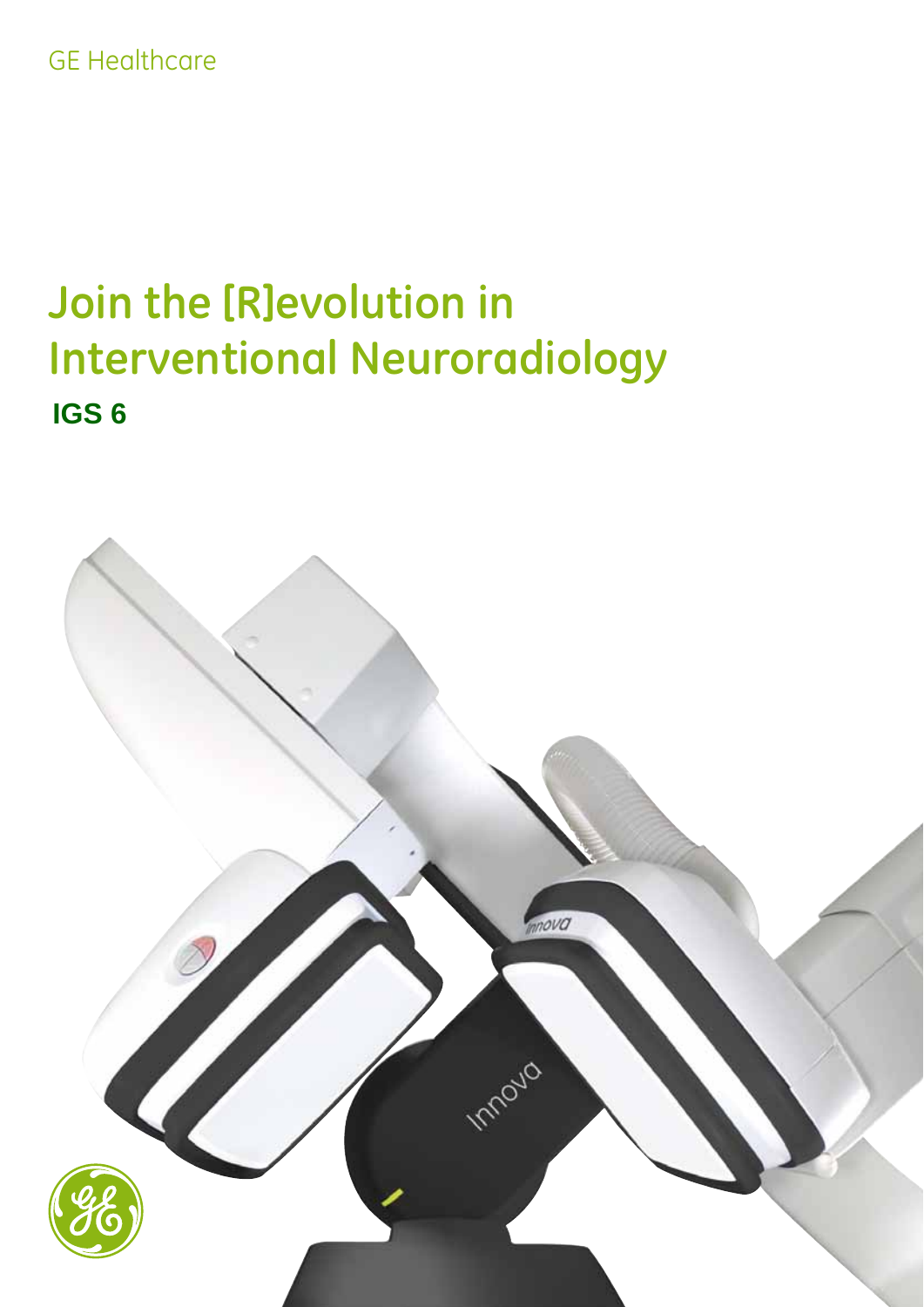# Meeting The Challenges of Interventional Neuroradiology

Because we understand the unique clinical challenges you face in Interventional Neuroradiology, we designed the Innova<sup>\*</sup> IGS 630<sup>1,2</sup> to truly cater to your procedures.

> With the Innova IGS 630, we offer you the next generation of 3D imaging and a comprehensive set of advanced applications to perform your procedures with confidence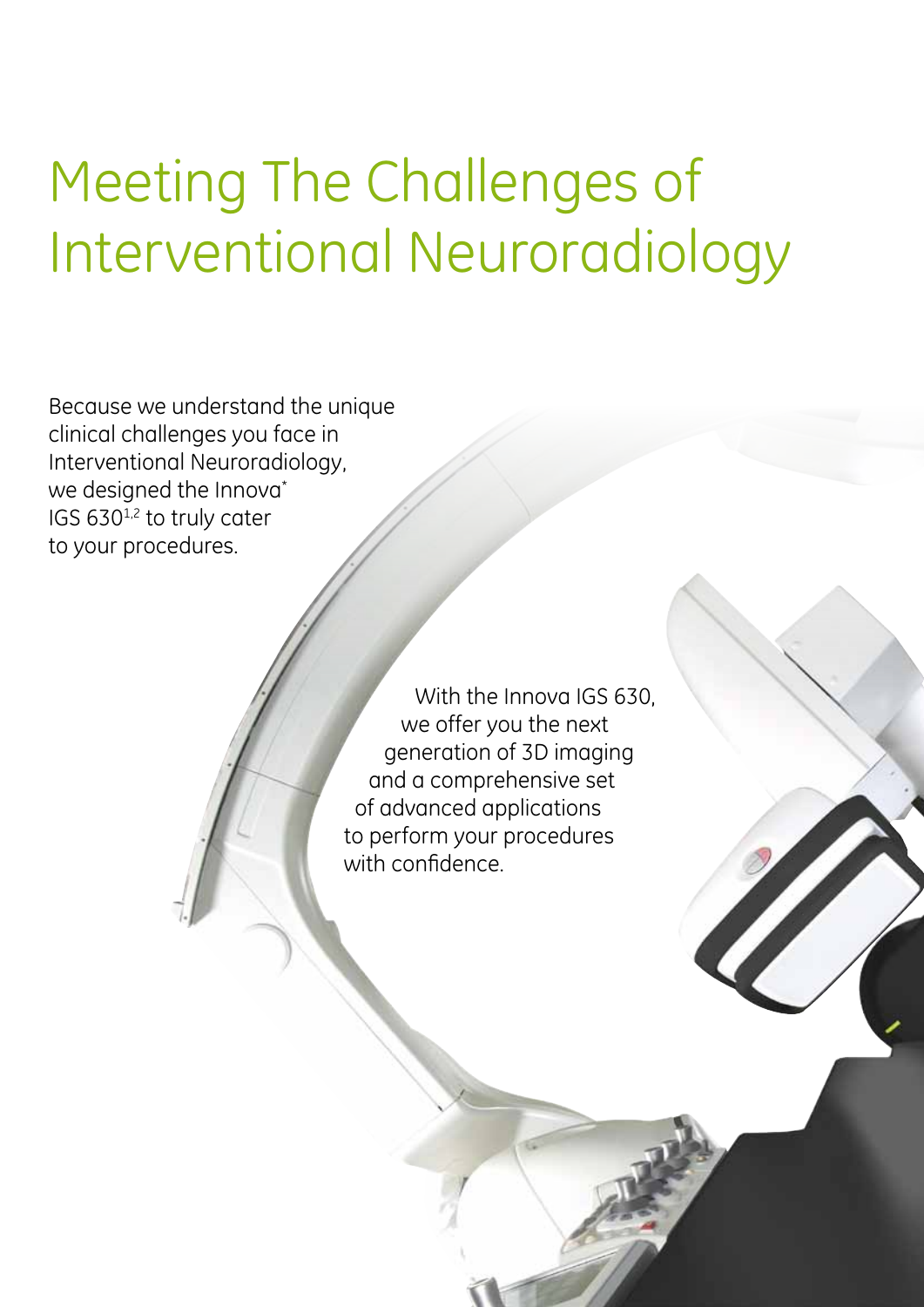# Performance Imaging. At All Time.

Impouo

The Innova IGS 630 leverages GE Healthcare's leadership in flat panel imaging:

> **◆ 31-cm x 31-cm detector that fits** the needs of Interventional Neuroradiology imaging

> > Excellent performance in low-dose fluoroscopy and record modes, with high Detective Quantum Efficiency (DQE)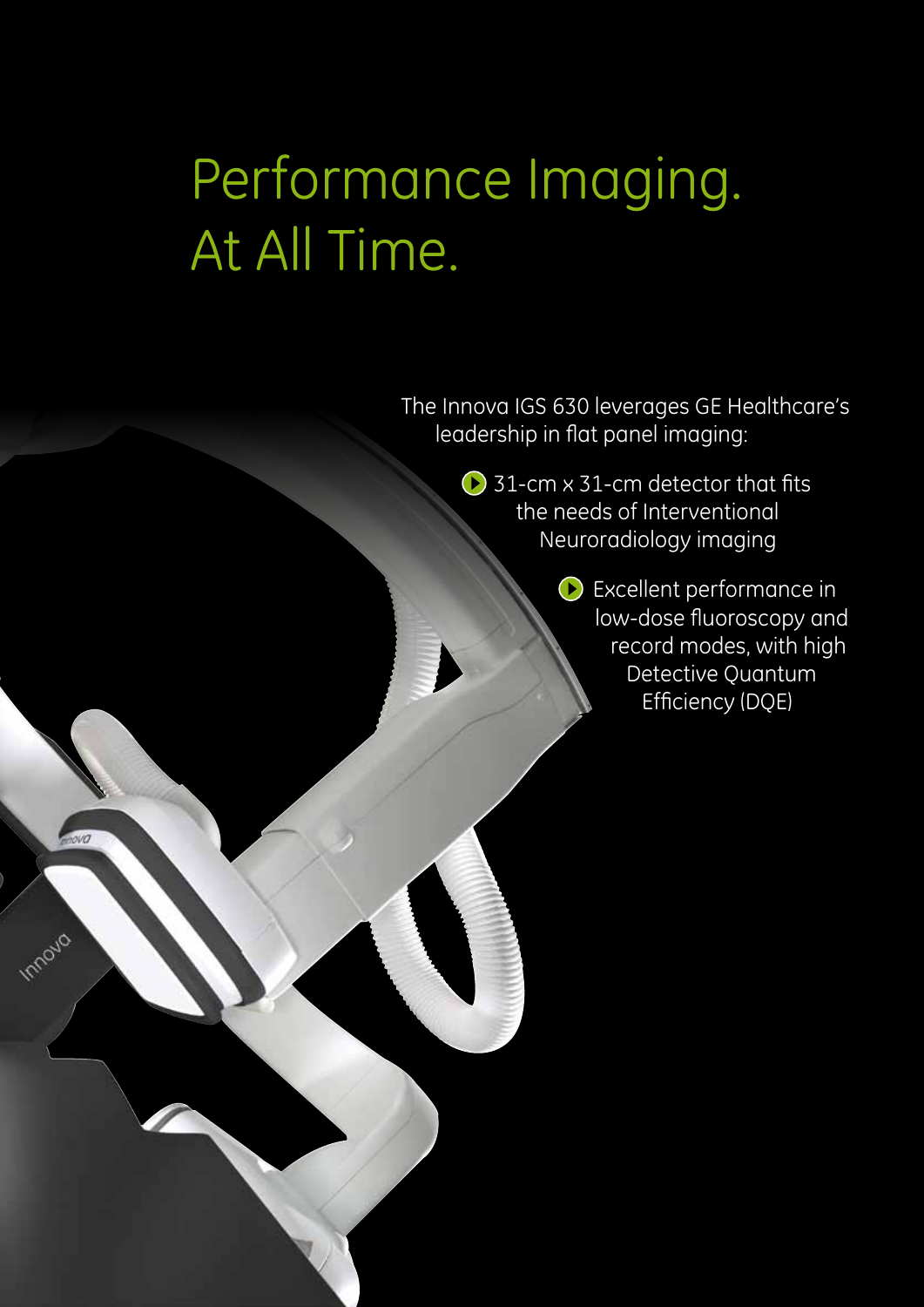# Enhanced User **Experience**



 $\Box$ 

### **Innova Central Touchscreen**

### *Control At Your Fingertips*

Select image acquisition parameters, manage 2D series and control advanced 3D applications with the intuitive touch screen.

### **Innova Smart Gantry**

#### *Easily Manage The Position*

Position quickly and precisely the gantry and avoid patient panning using lateral C-Arm off-isocenter imaging.

Control at tableside Innova, MR, CT and PET images with the In-Room 3D Mouse.

### **56'' Large Display Monitor**

#### *Powerful. Comfortable. Flexible.*

See information how, where and when you want it.

Optimize your workflow and choose from a wide range of Interventional Neuroradiology layouts at tableside.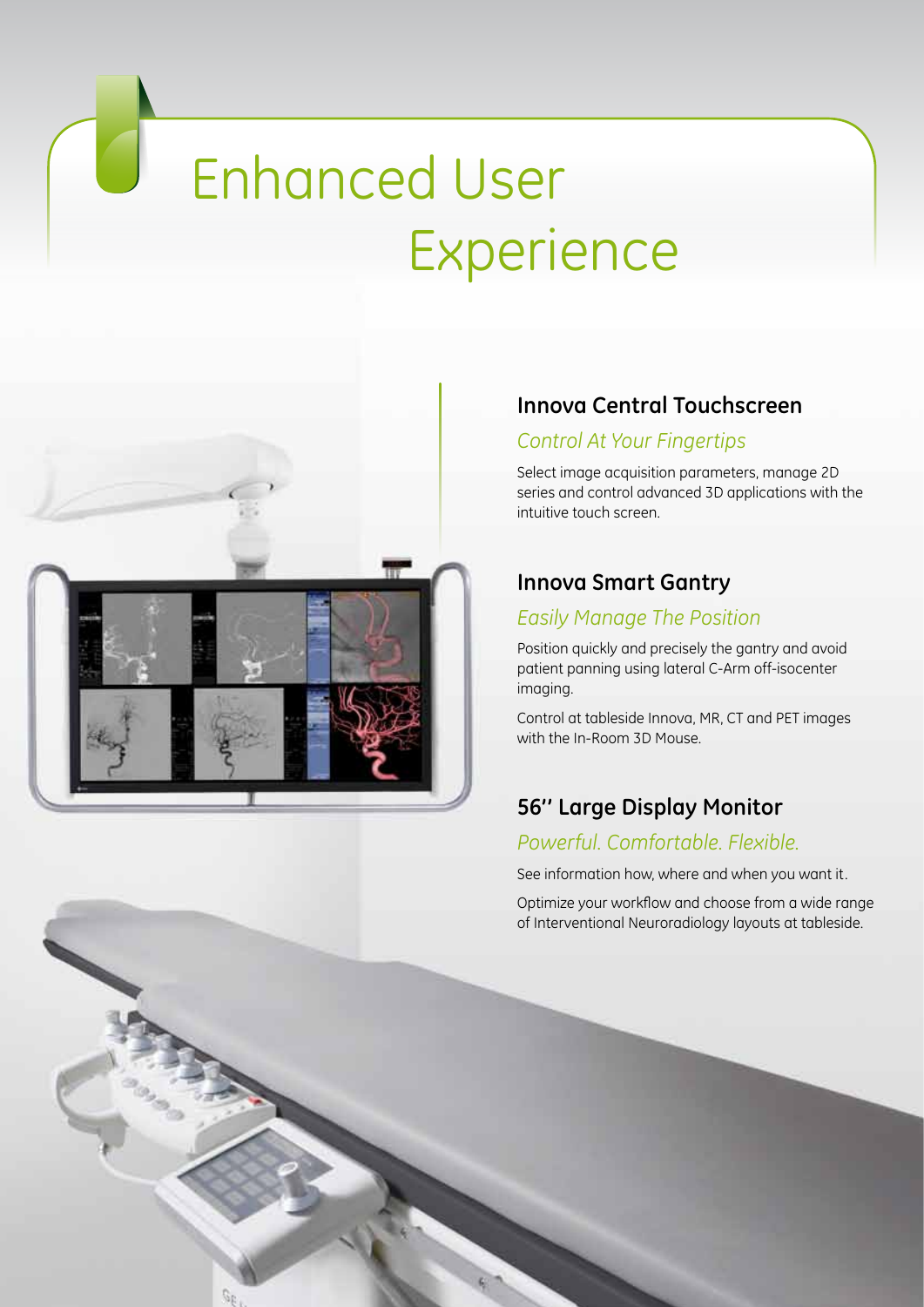# 3D Imaging Next Generation



### **Innova CT HD**

GE Healthcare pushes the frontiers of 3D imaging and offers with Innova CT HD the next generation of 3D technologies to meet the unique needs of Interventional Neuroradiology.

- Excellent image quality, reducing streak artifacts without increasing the dose
- $\bigcirc$  Superb 3D images for soft tissue visualization
- **Higher spatial resolution for better** small device visualization

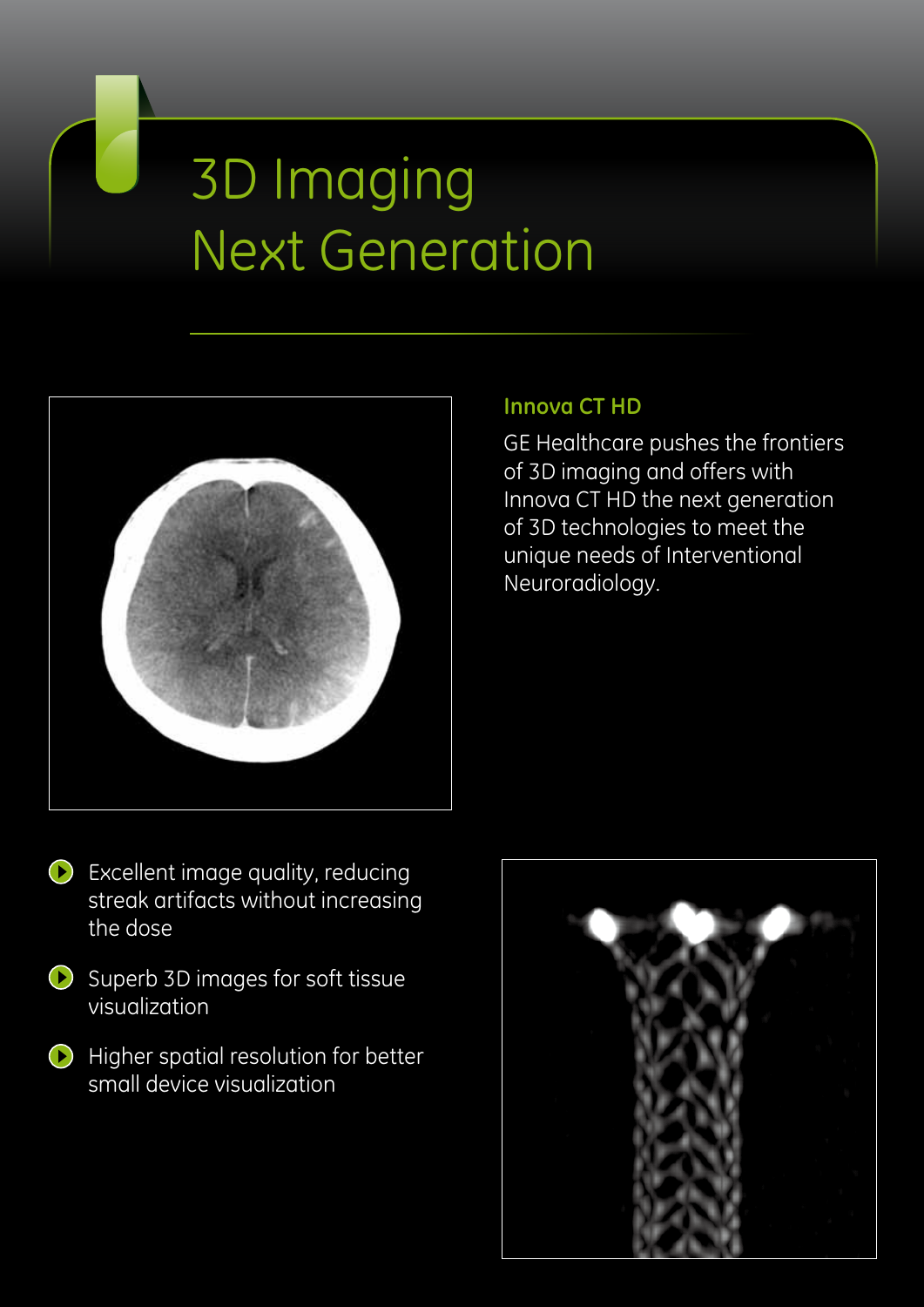# Plan, Guide and Assess with Confidence

### **Integrated Registration**

Plan radiotherapy by fusing MR and Innova 3D images together



## **Innova TrackVision**

Plan trajectories and guide needle procedures in bones



### **Innova Vision**

Guide devices for aneurysm coiling with real time 3D roadmapping



# **AngioViz**

Assess impact of AVM embolization on vascular flow

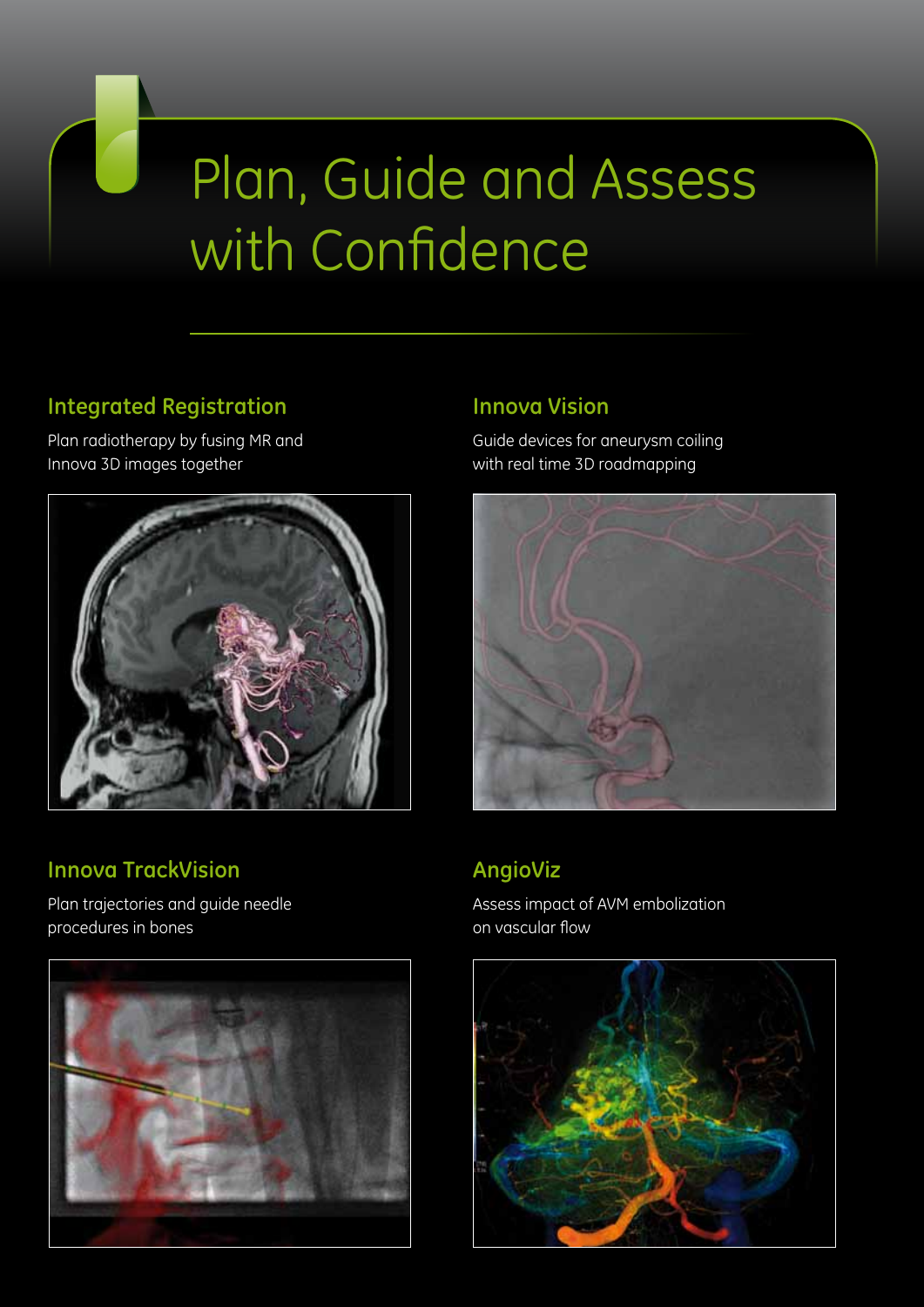# Excellence in Dose Management

#### **DoseSense**

### *The Right Image At The Right Dose*

The IGS 630 features DoseSense, a comprehensive set of dose management tools that further extend dose efficiency\*\*:

- **P** Personalize and select your dose settings at tableside to achieve the IQ/Dose balance that fits your procedure needs
- Reep image quality and dose at optimum levels with GE Healthcare's exclusive AutoEX, adapting on the fly the dose for each operator and procedure

#### **DoseWatch**

#### *A Step Further in Dose Management*

GE Healthcare's DoseWatch dose management solution can be the cornerstone of a comprehensive, proactive radiation management program.

> Capturing dose data from multiple imaging modalities systems\*\*\*, DoseWatch gives you insightful, actionable information, with configurable alerts.